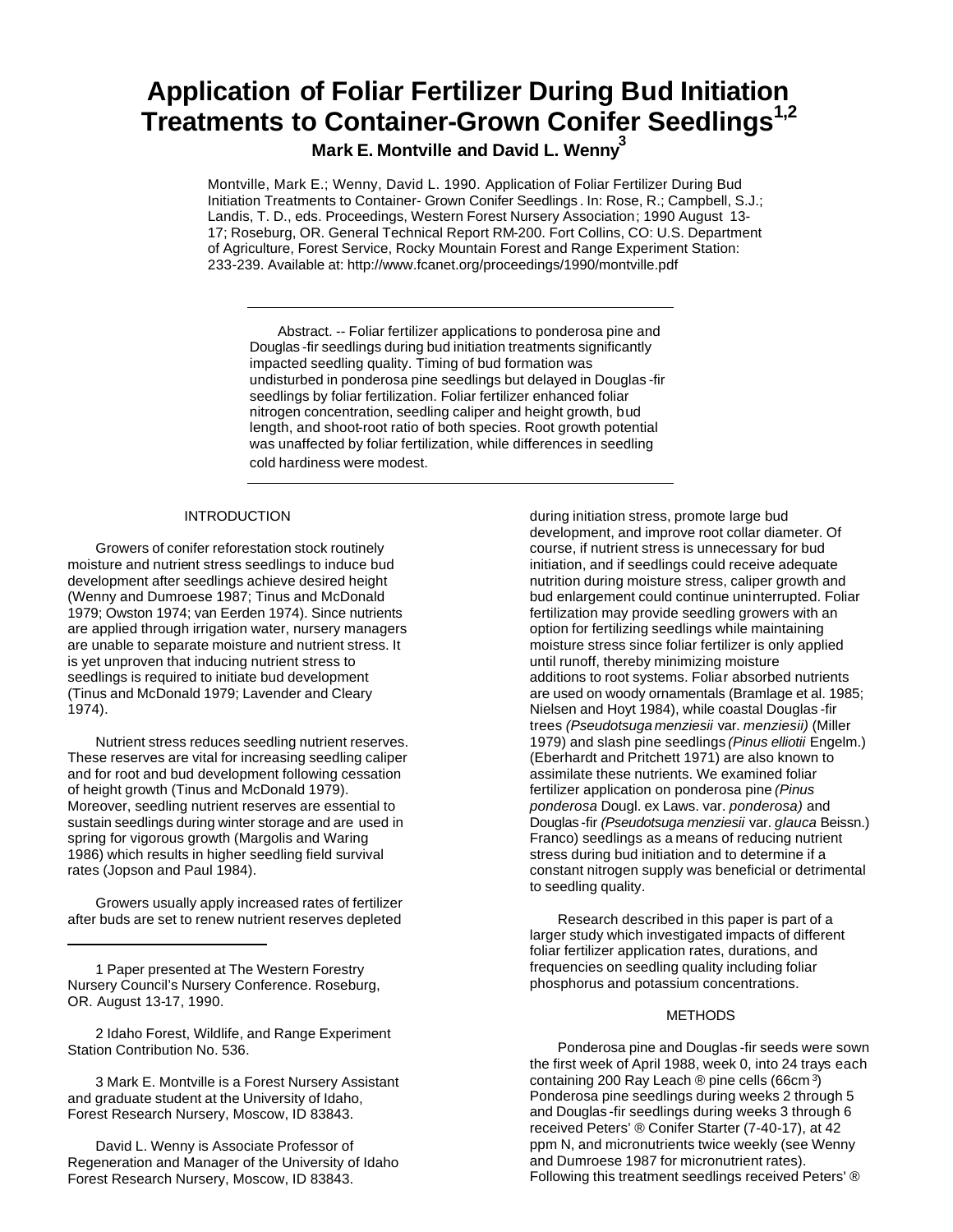Conifer Grower (20-7-19), at 120 ppm N, micronutrients, and calcium nitrate (15.5-0-0-19), at 46 ppm N, once per week through week 9 for ponderosa pine and week 10 for Douglas -fir. At this point, seedlings had attained the target height of 12-15 cm and were subjected to two different treatments to induce bud formation.

The first bud initiation treatment employed both nutrient and moisture stress to induce bud formation. During weeks 10 through 14 ponderosa pine seedlings and during weeks 11 through 17 Douglas -fir seedlings were irrigated only after their growing media had dried to barely moist (approximately 75% of saturated tray weight) with irrigation water containing Peters' ® Conifer Finisher (4-25-35), at 24 ppm N, and micronutrients.

Conversely, the second treatment relied on moisture stress alone to induce bud formation. Seedlings were irrigated with water containing micronutrients only after their growing media became barely moist (as described above). Each species received four different rates of Peters' ® Foliar Feed 27-15-12 per 100 gallons of water: Control -- 0 pounds (0 gL<sup>-1</sup>); Rate 1 -- 1 pound (1.2 gL<sup>-1</sup>); Rate 2 -- 2 pounds (2.4 gL<sup>-1</sup>); and Rate 3 -- 3 pounds (3.6 gL<sup>-1</sup>) (Table 1). R-11, a spreader-activator, was added to foliar fertilizer solutions at a rate of 2 liquid ounces per 100 gallons of water (0.15 mlL<sup>-1</sup>) to reduce water tension and enhance penetration of fertilizer into leaves. Both ponderosa pine and Douglas -fir seedlings received twice weekly applications for five consecutive weeks. Following bud formation all seedlings received alternating applications of Finisher (24 ppm N) with micronutrients and calcium nitrate (46 ppm N).

| Table 1. | Treatment rates of Peters' ® |
|----------|------------------------------|
|          | Foliar Feed (27-15-12)       |

| RATE OF FOLIAR FEED<br>(lbs./100)<br>gal. H <sub>20</sub> ) | $gL-1$ | NITROGEN<br><b>CONCENTRATION</b><br>ppm |
|-------------------------------------------------------------|--------|-----------------------------------------|
| ი                                                           | ი      | Ω                                       |
| 1                                                           | 1.2    | 324                                     |
| 2                                                           | 2.4    | 648                                     |
| 3                                                           | 3.6    | 972                                     |

Foliar fertilizer was applied with an Ortho sprayer nozzle attached to a garden hose connected to a 1:100 injector. Using an injector enabled precise foliar fertilizer concentrations to be applied to seedlings while the Ortho sprayer provided complete and accurate coverage. Foliar Feed was applied until it ran off from seedlings, thus only minimal moisture was added to roots. Each foliar fertilizer rate was applied early in the morning to three trays of 200 seedlings, replicated twice.

## **Measurements**

Four morphological characteristics were evaluated: root collar diameter (caliper), height, shootroot ratio, and bud length. Growth measurements of seedling caliper and height were collected from ten seedlings of each species/treatment combination monthly from start of bud initiation treatment through growing season conclusion. Seedling growth from treatment initiation until cessation of growth was the data of interest, thus data analyzed for each collection date was the difference between respective caliper and height measurements at that date and initial caliper and height measurements gathered during week 9 for ponderosa pine and week 10 for Douglas -fir. At growing season conclusion, bud length was measured and seedlings were oven dried 24 hours at 65°C to calculate shoot-root ratio (Thompson 1985). In addition, seedling physiological traits were investigated. On three occasions, prior to bud initiation treatment, after terminal bud formation, and prior to cold storage, W.R. Grace and Company performed foliar tissue analyses to determine foliar nutrient concentrations. Root growth potential tests were performed during the storage period by growing 16 seedlings per species/treatment combination for 30 days with 16 hour photoperiod at a constant temperature of 20°C (Ritchie 1985). New roots longer than 2.5 cm for ponderosa pine (Krugman and Stone 1966) and longer than 1.3 cm for Douglas -fir (Todd 1964) were tallied. Following cold storage, cold hardiness examinations were conducted by subjecting 15 seedlings of each species/treatment combination to three different freezing temperatures and then assessing freezing damage after seedlings had been in a growing environment for seven days. Damage assessment was performed as described by Glerum (1985).

Treatment means of tests containing two or more dependent variables were first compared using multivariate analysis with Wilks' Criterion as the test for multivariate significance, while tests containing a single dependent variable were initially analyzed with a general linear model. Fisher's Protected Least Significant Difference test was implemented to separate significant means.

## RESULTS AND DISCUSSION

Regardless of foliar fertilizer rate, ponderosa pine seedlings formed terminal buds concurrently with control seedlings. However shortly after bud set less than 10 percent of the seedlings experienced lammas growth and then re-formed terminal buds. Foliar nitrogen concentration of seedlings increased with foliar fertilizer application rate during bud initiation (Table 2). All foliar fertilizer rates s ignificantly increased caliper and height growth, bud length, and shoot-root ratio (Tables 3 and 4), with Rate 3 being most beneficial. This rate improved seedling caliper, critical for survival (Duryea 1984) and necessary for vigorous growth after outplanting (Ritchie 1985), by 45% over control seedlings; final caliper for seedlings receiving the 3 pound rate of foliar fertilizer was 3.02 mm compared to 2.58 mm for control seedlings. Although height growth was also significantly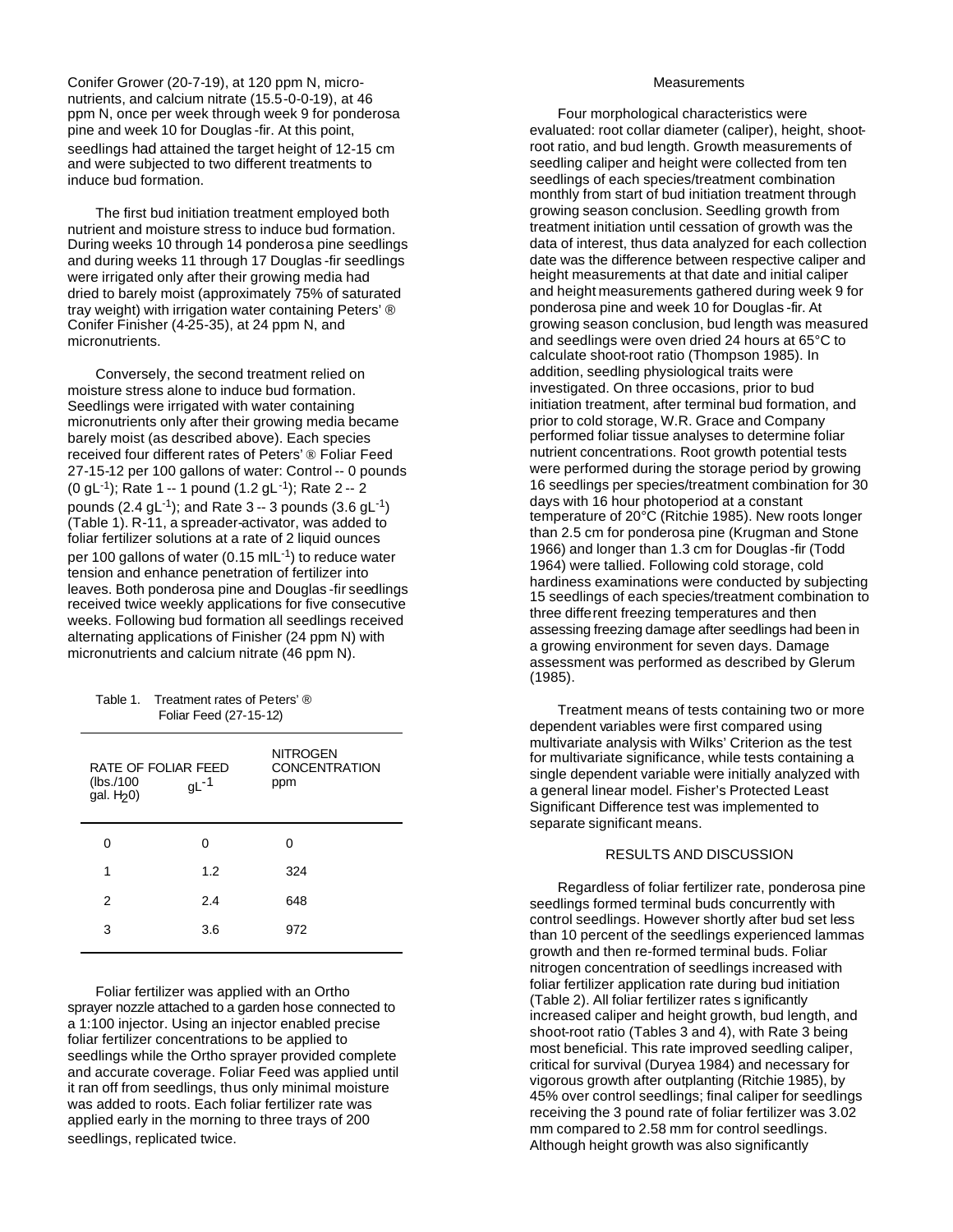| <b>TREATMENT</b> | PRIOR TO FOLIAR<br><b>FERTILIZER</b><br><b>TREATMENTS</b> | AT BUD<br><b>SET</b> | AT GROWING<br><b>SEASON</b><br><b>CONCLUSION</b> |
|------------------|-----------------------------------------------------------|----------------------|--------------------------------------------------|
| Control          | 1.4                                                       | 1.1                  | 1.2                                              |
| Rate 1           | 1.4                                                       | 1.6                  | 1.6                                              |
| Rate 2           | 1.4                                                       | 2.1                  | 1.5                                              |
| Rate 3           | 1.5                                                       | 2.4                  | 2.0                                              |
|                  |                                                           |                      |                                                  |

Table 2. Foliar nitrogen concentrations of ponderosa pine seedlings. <sup>1</sup>

<sup>1</sup> Statistical analysis were not performed on nitrogen concentrations

|                  | <b>CALIPER</b><br><b>GROWTH</b><br>AT BUD<br>AT GROWING<br><b>SET</b><br><b>SEASON</b><br><b>CONCLUSION</b> |                   | <b>HEIGHT</b><br><b>GROWTH</b> |                                                  |
|------------------|-------------------------------------------------------------------------------------------------------------|-------------------|--------------------------------|--------------------------------------------------|
|                  |                                                                                                             |                   | AT BUD<br><b>SET</b>           | AT GROWING<br><b>SEASON</b><br><b>CONCLUSION</b> |
| <b>TREATMENT</b> |                                                                                                             |                   |                                |                                                  |
| Control          | 0.53a <sup>1</sup>                                                                                          | 0.94a             | 3.3a                           | 5.0a                                             |
| Rate 1           | 0.62 <sub>b</sub>                                                                                           | 1.10 <sub>b</sub> | 4.0 b                          | 5.3a                                             |
| Rate 2           | 0.63 <sub>b</sub>                                                                                           | 1.22c             | 4.2 <sub>bc</sub>              | 5.7 <sub>b</sub>                                 |
| Rate 3           | 0.67 <sub>b</sub>                                                                                           | 1.36d             | 4.4c                           | 6.1 c                                            |

Table 3. Increases in caliper and height growth of ponderosa pine seedlings.

 $1$  Values in same column with different letters are significantly different at P , 0.05 using Fisher's Protected LSD test.

|                  | <b>BUD LENGTH</b>  | SHOOT DRY<br><b>WEIGHT</b>                            | ROOT DRY<br><b>WEIGHT</b> | SHOOT-ROOT<br><b>RATIO</b> |
|------------------|--------------------|-------------------------------------------------------|---------------------------|----------------------------|
| <b>TREATMENT</b> | (mm)               | - - - - - - - - - - - - (q) - - - - - - - - - - - - - |                           |                            |
| Control          | 9.3a <sup>1</sup>  | 0.8a                                                  | 0.8a                      | 1.1a                       |
| Rate 1           | 10.0ab             | 1.0 <sub>b</sub>                                      | 0.9a                      | 1.2 <sub>b</sub>           |
| Rate 2           | 11.2c              | 1.3 <sub>c</sub>                                      | 0.9a                      | 1.4c                       |
| Rate 3           | 10.4 <sub>bc</sub> | 1.3c                                                  | 0.9a                      | 1.5d                       |

Table 4. Bud length and shoot-root ratio measurement data for ponderosa pine seedlings.

<sup>1</sup> Values in same column with different letters are significantly different at

P , 0.05 using Fisher's Protected LSD test.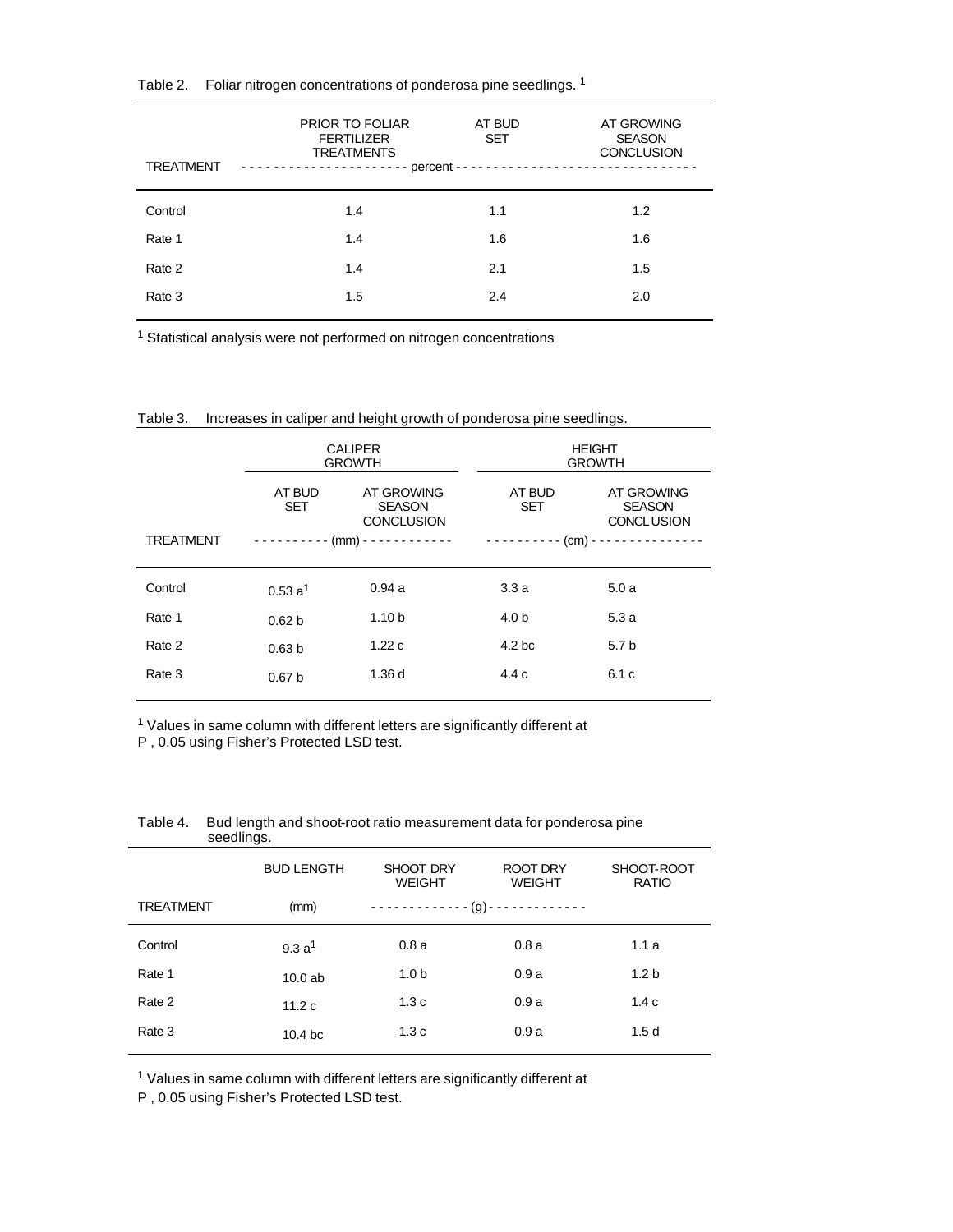increased, the difference between final heights was only 1.3 cm, 15.8 cm for Rate 3 seedlings versus 14.5 cm for control seedlings, which is an inconsequential amount to growers. Seedlings which received Rate 3 developed buds 19.5% longer than controls, indicating an increased potential for improved early height growth in the field (Kozlowski et. al 1973; Hanover 1963). Shoot-root ratios are a good predictor of field survival (Rowan 1987; Thompson 1985), with low shoot-root ratios yielding higher survival. Although Rate 3 seedlings possessed the highest shoot-root ratio value, 1.5, this value is still considered low and will not represent biologically significant differences to field survival especially considering some of this increase was a result of improved caliper growth, a beneficial characteristic. Root growth potential was unaffected by foliar fertilizer, and cold hardiness was only slightly reduced (4°C) by the Rate 3 treatment when tested after four months of cold storage (Table *5).*

Table 5. Root growth potential and cold hardiness measurements of ponderosa pine seedlings.

| <b>TREATMENT</b> | NEW ROOTS<br>(number) | LD <sub>50</sub> TEMPERATURE<br>(degrees Celsius) |
|------------------|-----------------------|---------------------------------------------------|
| Control          | $26a^1$               | $-20a$                                            |
| Rate 1           | 45a                   | $-17bc$                                           |
| Rate 2           | 44a                   | -18b                                              |
| Rate 3           | 43а                   | $-16c$                                            |

1 Values in same column with different letters are significantly different at P < 0.05 using Fisher's Protected LSD test.

Conversely, terminal bud formation in Douglas -fir seedlings is more sensitive to foliar nitrogen concentrations. Seedlings receiving foliar fertilizer failed to form terminal buds on schedule, and consequently, foliar fertilizer applications were reduced and then sus pended until bud formation. Suspension of foliar fertilization resulted in low nutrient reserves for all seedlings at bud set, however, seedlings receiving higher foliar fertilizer rates still contained greater foliar nitrogen concentrations (Tables 6 and 7). As foliar fertilizer rate increased, caliper and height growth, bud length, and shoot-root ratio significantly increased (Tables 7 and 8). Although foliar fertilizer improved some seedling quality attributes, especially caliper and bud length, treatments prevented timely bud set resulting in seedlings that exceeded target height; control seedlings final actual height was 15 cm while each foliar fertilizer rate produced seedlings between 19 and 21 cm tall. Shoot-root ratios were significantly increased because of the extra height growth gained by delayed bud formation, but shoot-root ratios for all foliar fertilized seedlings were low, below 1.5, consequently these differences in shoot-root ratio will have an insignificant impact on seedling quality. As with ponderosa pine, root growth potential was unaffected, and differences in cold hardiness were slight (Table 9).

None of the foliar fertilizer treatments resulted in needle burn due to volatilization. Foliar fertilizer treatments were visually apparent as seedlings exhibited darker green foliage in comparison to control seedlings, but two weeks passed before these color differences became evident. Furthermore, foliar fertilized ponderosa pine seedlings possessed this darker green foliage throughout the remainder of the growing season. However, since foliar fertilizer treatments were suspended in order to induce bud formation Douglas -fir seedlings lost their dark green appearance.

| <b>TREATMENT</b> | <b>PRIOR TO FOLIAR</b><br><b>FERTILIZER</b><br><b>TREATMENTS</b> | AT BUD<br><b>SET</b> | AT GROWING<br><b>SEASON</b><br><b>CONCLUSION</b> |
|------------------|------------------------------------------------------------------|----------------------|--------------------------------------------------|
| Control          | 1.6                                                              | 1.0                  | 1.0                                              |
| Rate 1           | 1.5                                                              | 1.0                  | 1.1                                              |
| Rate 2           | 1.8                                                              | 1.3                  | 1.1                                              |
| Rate 3           | 1.7                                                              | 1.4                  | 1.1                                              |
|                  |                                                                  |                      |                                                  |

Table 6. Foliar nitrogen concentration of Douglas-fir seedlings.<sup>1</sup>

<sup>1</sup> Statistical analysis was not performed on nitrogen concentrations.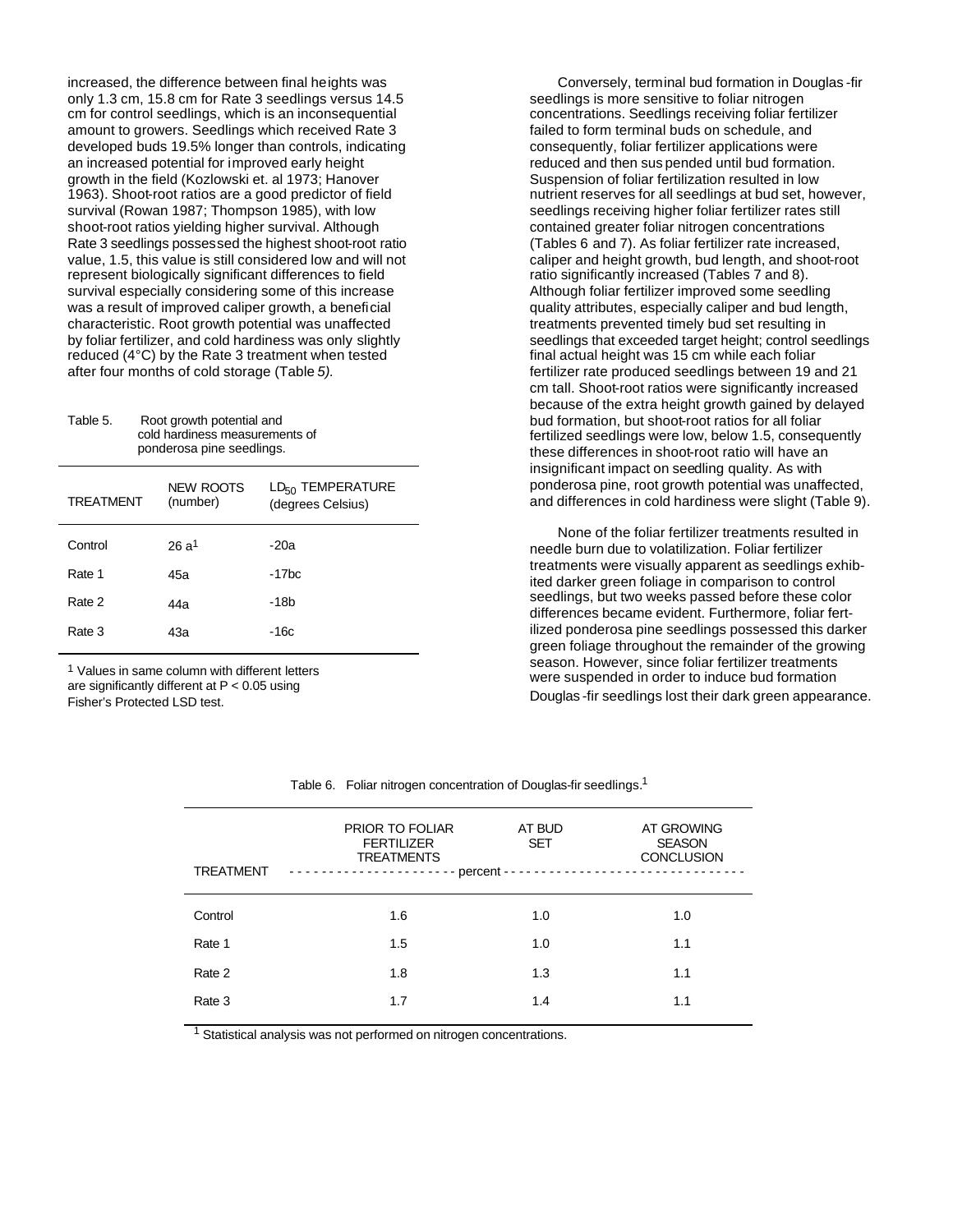| Table 7. | Increase in caliper and height growth of Douglas -fir seedlings |  |  |  |
|----------|-----------------------------------------------------------------|--|--|--|
|          |                                                                 |  |  |  |

|                  | <b>CALIPER</b><br><b>GROWTH</b>                                          |                   |                      | <b>HEIGHT</b><br><b>GROWTH</b>                   |
|------------------|--------------------------------------------------------------------------|-------------------|----------------------|--------------------------------------------------|
|                  | AT BUD<br>AT GROWING<br><b>SET</b><br><b>SEASON</b><br><b>CONCLUSION</b> |                   | AT BUD<br><b>SET</b> | AT GROWING<br><b>SEASON</b><br><b>CONCLUSION</b> |
| <b>TREATMENT</b> |                                                                          |                   |                      |                                                  |
| Control          | 0.52a <sup>1</sup>                                                       | 0.66a             | 5.8a                 | 6.0a                                             |
| Rate 1           | 0.75 <sub>b</sub>                                                        | 0.93 <sub>b</sub> | 9.2 <sub>b</sub>     | 9.5 <sub>b</sub>                                 |
| Rate 2           | 0.87c                                                                    | 1.07c             | 9.9c                 | 10.3c                                            |
| Rate 3           | 0.89c                                                                    | 1.18 <sub>d</sub> | 10.7 <sub>d</sub>    | 11.4 <sub>d</sub>                                |

<sup>1</sup> Values in same column with different letters are significantly different at

P , 0.05 using Fisher's Protected LSD test.

| Table 8.<br>Terminal bud length and shoot-root ratio measurements for Douglas -fir seedlings. |  |
|-----------------------------------------------------------------------------------------------|--|
|-----------------------------------------------------------------------------------------------|--|

|                  | <b>BUD LENGTH</b> | SHOOT DRY<br><b>WEIGHT</b>                              | ROOT DRY<br><b>WEIGHT</b> | SHOOT-ROOT<br><b>RATIO</b> |
|------------------|-------------------|---------------------------------------------------------|---------------------------|----------------------------|
| <b>TREATMENT</b> | (mm)              | - - - - - - - - - - - - - (g) - - - - - - - - - - - - - |                           |                            |
| Control          | 3.8a <sup>1</sup> | 0.5a                                                    | 0.5a                      | 0.9a                       |
| Rate 1           | 4.7 b             | 0.7 <sub>b</sub>                                        | 0.6a                      | 1.1 <sub>b</sub>           |
| Rate 2           | 4.9 <sub>bc</sub> | 0.8 <sub>c</sub>                                        | 0.7a                      | 1.2c                       |
| Rate 3           | 5.1c              | 0.8 <sub>c</sub>                                        | 0.6a                      | 1.4 <sub>d</sub>           |

<sup>1</sup> Values in same column with different letters are significantly different at

P , 0.05 using Fisher's Protected LSD test.

| Table 9. | Root growth potential and    |
|----------|------------------------------|
|          | cold hardiness measurements  |
|          | for Douglas - fir seedlings. |

| <b>TREATMENT</b> | NEW ROOTS<br>(number) | LD50 TEMPERATURE<br>(degrees Celsius) |
|------------------|-----------------------|---------------------------------------|
| Control          | 31a <sup>1</sup>      | -17 a                                 |
| Rate 1           | 42 a                  | -20 b                                 |
| Rate 2           | 40a                   | -17 a                                 |
| Rate 3           | 65 a                  | -17 a                                 |

<sup>1</sup> Values in same column with different letters are significantly different at P < 0.05 using Fisher's Protected LSD test.

## MANAGEMENT IMPLICATIONS

Nursery managers can improve ponderosa pine seedling quality by reducing nutrient stress during bud initiation via foliar fertilization. Using 3 pounds of foliar fertilizer per 100 gallons of water, applied with conventional irrigation systems, allows timely bud formation while maintaining high nutrient reserves which improve caliper and bud growth. Results from this project, coupled with further research that examined application frequencies on ponderosa pine, enable us to recommend applying 3 pounds of foliar fertilizer per 100 gallons of water once every other week during bud initiation instead of twice weekly to reduce lammas growth caused by high nutrient concentrations. Early morning applications prevent needle damage due to volatilization.

Douglas -fir seedlings were stimulated to grow, rather than develop buds, by foliar fertilization. Improvements in Douglas -fir caliper and bud length were achieved, but foliar fertilization prevented timely bud formation resulting in seedlings exceeding target height. Based on the results of this project and further tests on Douglas -fir seedlings using a 1 pound rate of foliar fertilizer, we recommend applying 2 pounds of Foliar Feed per 100 gallons of water to Douglas -fir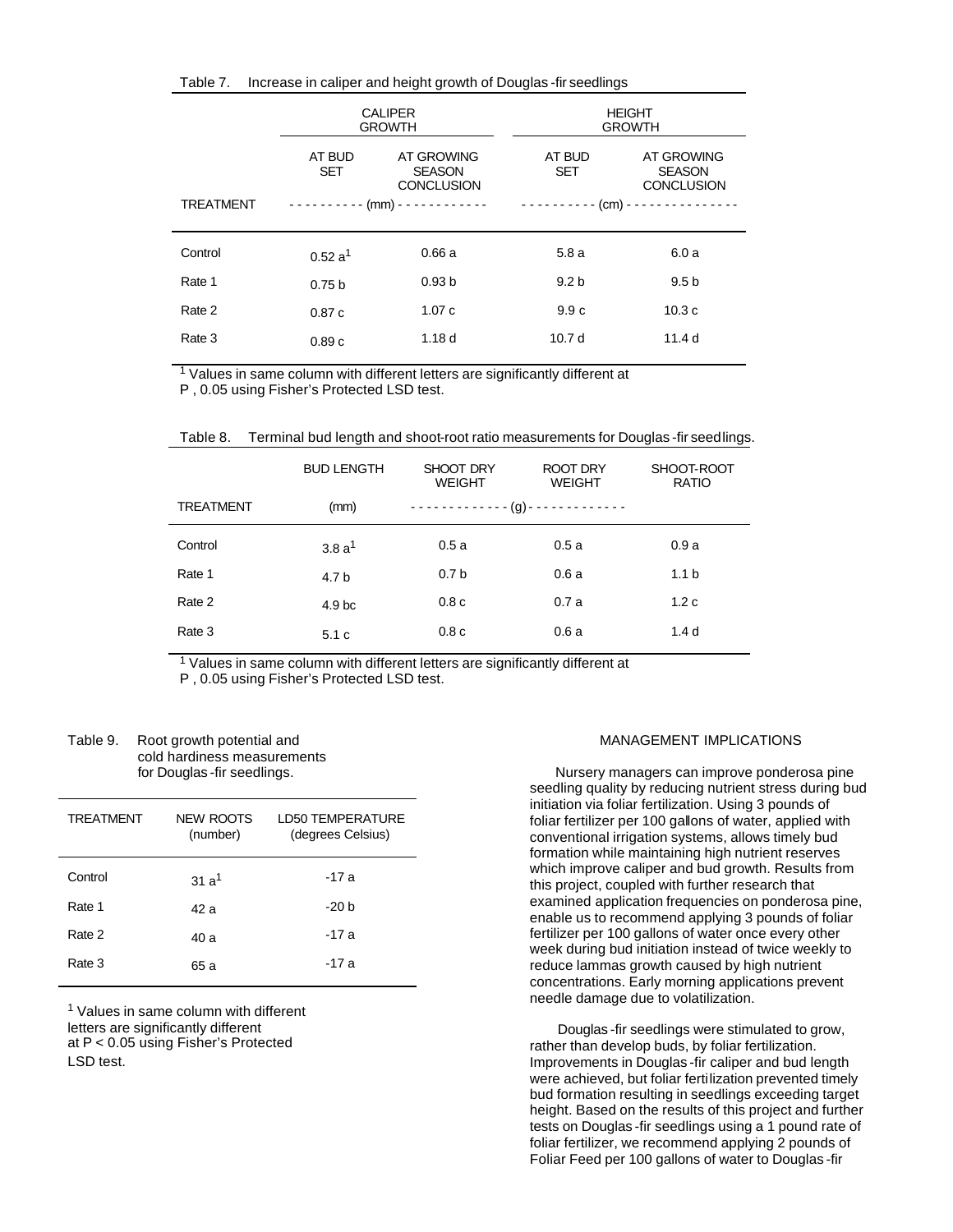seedlings every other week after terminal bud formation to increase seedling nutrient reserves and enlarge caliper development and terminal bud length. Finally, we have successfully applied the 3 pound rate of foliar fertilizer to western larch, grand fir, Engelmann spruce, Colorado blue spruce, western white pine, Scotch pine, and Austrian pine after buds are well developed to recharge depleted nitrogen reserves after bud initiation treatments.

# ACKNOWLEDGEMENTS

We greatly appreciate all fertilizers and foliar analyses provided for this research by W.R. Grace and Company. We are also very grateful to Kenneth E. Quick for all his assistance in measurement collection and to R. Kasten Dumroese for his time and effort spent critically reviewing and editing this paper.

# LITERATURE CITED

- Bramlage, W.J., M. Drake, and S.A. Weis. 1985. Comparison of calcium chloride, calcium phosphate, and a calcium chelate as foliar sprays for McIntosh apple trees. American Society of Horticultural Science Journal 110(6):786-789
- Duryea, M.L. 1984. Nursery cultural practices: impacts on seedling quality. In: M.L. Duryea and T.D. Landis (eds.) Forest nursery manual, production of bareroot seedlings. The Hague: Martinus Nijhoff/Dr W. Junk for Forest Research Laboratory, Oregon State University, Corvallis, OR. pp. 143-164.
- Eberhardt, PJ. and W.L. Pritchett. 1971. Foliar application of nitrogen to slash pine seedlings. Plant and Soil 34:731-740.
- Hanover, J.W. 1963. Geographic variation in ponderosa pine leader growth. Forest Science 9:86-95.
- Glerum, C. 1985. Frost hardiness of coniferous seedlings: principles and applications. In: M.L. Duryea (ed.) Proceedings: Evaluating seedling quality: principles, procedures, and predictive abilities of major tests; 1984 October 16-18; Corvallis , OR. Corvallis, OR: Oregon State University, Forest Research Laboratory. pp. 107-126.
- Jopson, T.M. and J.L. Paul. 1984. Influence of fall fertilization and moisture stress on growth and field performance of container-grown Douglas -fir seedlings. In: Proceedings: Western Forest Nursery Council Intermountain Nurseryman's Association; 1984 August 14-16; Coeur d'Alene, ID. Ogden, UT: General Technical Report INT-185 USDA Intermountain Research Station. pp. 14-19.

Krugman, S.L. and E.C. Stone. 1966. The effect of cold nights on the root-regeneration potential of ponderosa pine seedlings. Forest Science 12:451- 459.

- Kozlowski, T.T., J.H. Torrie, and P.E. Marshall. 1973. Predictability of shoot length from bud size in *Pinus resinosa.* Canadian Journal of Forest Research 3:34-38.
- Lavender, D.P. and B.D. Cleary. 1974. Coniferous seedling production techniques to improve seedling establishment. In: R.W. Tinus, W.I. Stein, and W.E. Balmer (eds.) Proceedings of the North American Container Forest Tree Seedling Symposium; 1974 August 26-29; Denver, CO. Great Plains Agricultural Council Publication No. 68. pp. 177-180.
- Margolis, HA. and R.H. Waring. 1986. Carbon and nitrogen allocation patterns in Douglas -fir seedlings fertilized with nitrogen in autumn. II. Field performance. Canadian Journal of Forest Research 16:903-909.
- Miller, R.E. 1979. Response of Douglas -fir to foliar fertilization. In: S.P. Gessel, R.M. Kenady, and W.A. Atkinson (eds.) Proceedings Forest Fertilizer Conference, 1979 September 25-27, Union, WA. Seattle, WA: University of Washington, Institute of Forest Resources Contribution No. 40. pp. 62-68.
- Nielsen, G.H. and P.B. Hoyt. 1984. Field comparison of chelated and epsom salt magnesium foliar sprays on apple trees. HortScience 19(3):431-432.
- Owston, P.W. 1974. Two-crop production of western conifers. In: R.W. Tinus, W.I. Stein, and W.E. Balmer (eds.) Proceedings of the North American Container Forest Tree Seedling Symposium; 1974 August 26-29; Denver, CO. Great Plains Agricultural Council Publication No. 68. pp. 104-111.
- Ritchie, G.A. 1985. Root growth potential: principles, procedures, and predictive ability. In: M.L. Duryea (ed.) Proceedings: Evaluating seedling quality: principles, procedures, and predictive abilities of major tests; 1984 October 16-18; Corvallis, OR. Corvallis, OR: Oregon State University, Forest Research Laboratory. pp. 93-106.
- Rowan, SJ. 1987. Nursery seedling quality affects growth and survival in outplantings. Research Division Georgia Forestry Commission. Georgia Forest Research Paper No. 70. 14 pp.
- Thompson, B.E. 1985. Seedling morphological evaluation -- what you can tell by looking. In: M.L. Duryea (ed.) Proceedings: Evaluating seedling quality: principles, procedures, and predictive abilities of major tests; 1984 October 16-18; Corvallis, OR. Corvallis, OR: Oregon State University, Forest Research Laboratory. pp. 59-71.